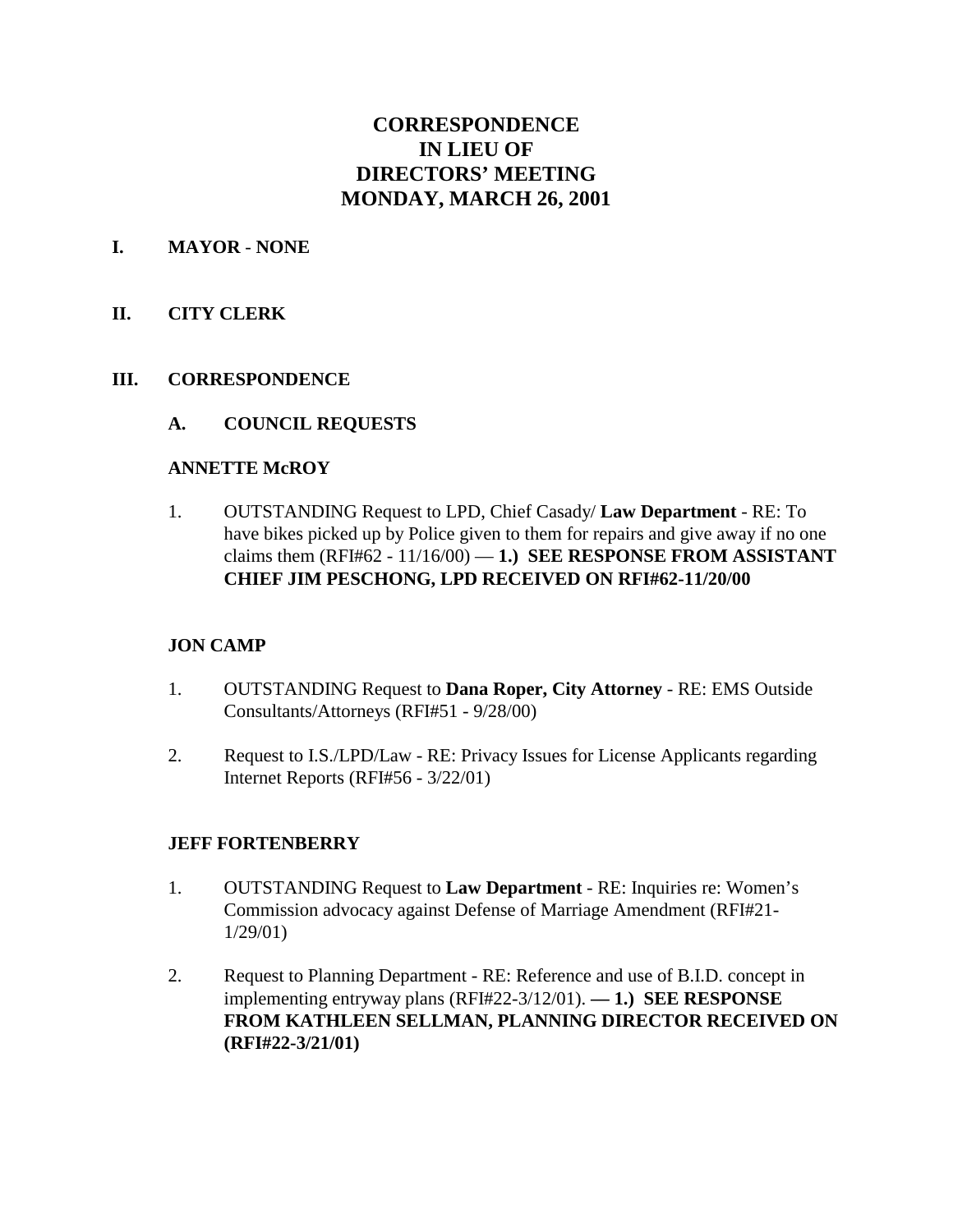## **JONATHAN COOK**

- 1. OUTSTANDING Request to Public Works & Utilities Department, Allan Abbott - RE: Snow Removal (RFI#33 - 3/05/01). **— 1.) SEE RESPONSE FROM W. L. NASS, PUBLIC WORKS & UTILITIES DEPARTMENT RECEIVED ON (RFI#33-3/22/01)**
- 2. OUTSTANDING Request to **Public Works & Utilities Department**, Allan Abbott - RE: Crosswalk at  $13<sup>th</sup>$  & Saratoga (RFI#34 - 3/05/01)
- 3. OUTSTANDING Request to **Public Works & Utilities Department** RE: The railroad crossing on the 700 block of Old Cheney Street (RFI#35-3/12/01)

## **COLEEN SENG**

- 1. Request to Health Department RE: Cost of licensing his dog (RFI#833 3/19/01)
- 2. Request to Public Works & Utilities Department RE: The setting of the crosswalk lights at  $27<sup>th</sup>$  & Superior (RFI#834 - 3/19/01)

### **B. DIRECTORS AND DEPARTMENT HEADS**

### **FINANCE/CITY TREASURER**

\*1. Material from Don Herz & Melinda J. Jones - RE: Resolution & Finance Department - Treasurer Of Lincoln, Nebraska - Investments Purchased between March 12 and 16, 2001.

### **HEALTH DEPARTMENT**

\*1. NEWS RELEASE - RE: Putting The Public Back In Public Health - Public Health Week April 2 - 8, 2001 (See Release).

## **LIBRARY**

\*1. LIBRARY DIRECTOR'S REPORT - Lincoln City Libraries Statistical Report - Monthly Categorical Report - Fund Balances - February 2001.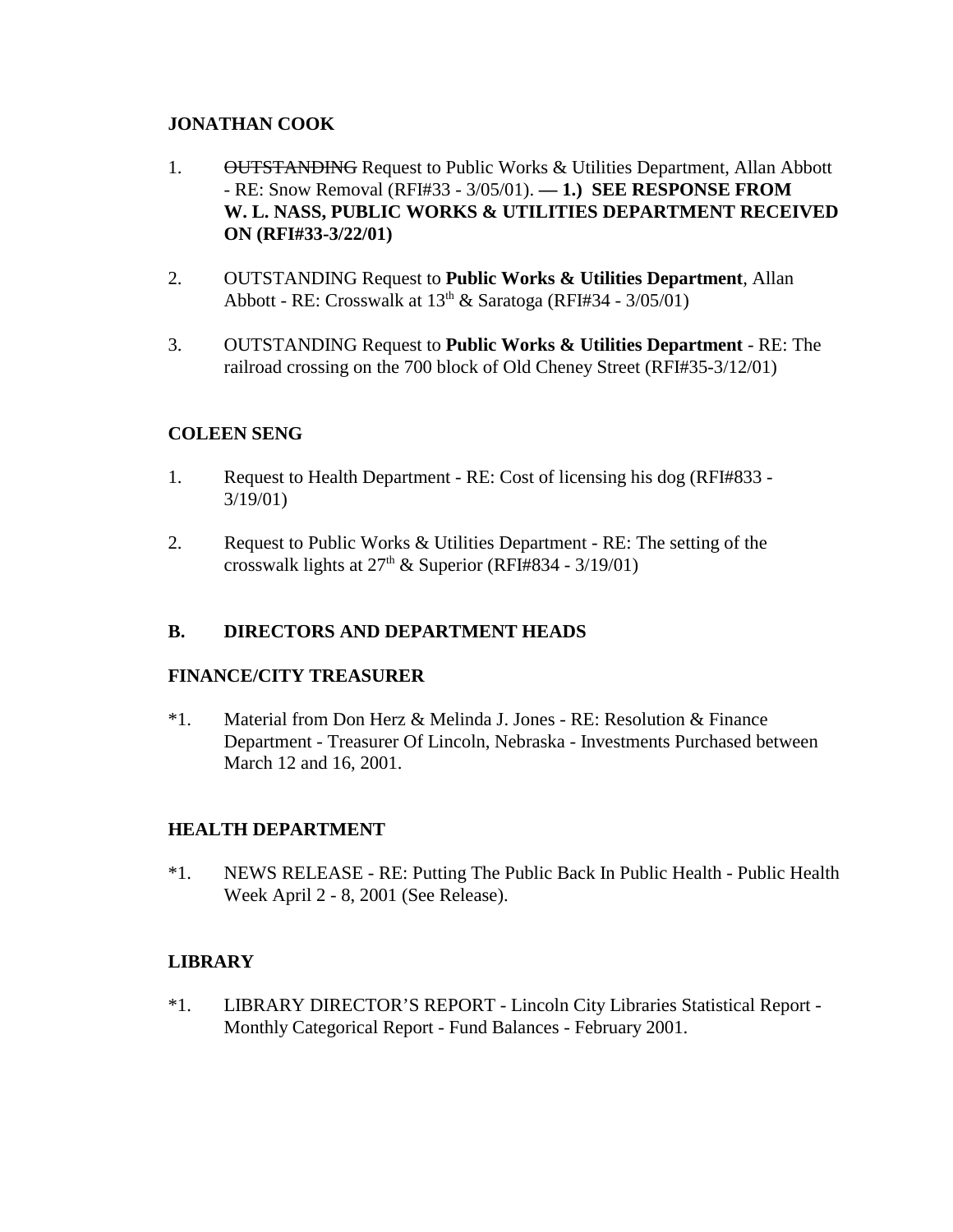#### **PARKS & RECREATION DEPARTMENT**

\*1. Letter from Mary Arth, Chair, Parks & Rec. Advisory Board & Lynn Johnson, Parks & Rec. Director to Larry Hennings, Lincoln Public Schools - RE: Proposed Placement of Qwest Wireless Communications Equipment in the Irving Middle School/Irvingdale Park Area (See Letter).

## **PLANNING DEPARTMENT**

- \*1. Material from Kent Morgan RE: Year 2000 Census Information Census Maps and Corrected Data Sheet (Copy of all Material is on file in the City Council Office) (See Material).
- \*2. Material from Jean Walker RE: Comprehensive Plan Amendment No. 94-56 (Bill No. 01R-59) "Southeast Lincoln/Highway 2 Subarea Plan" (See Material).

## **PUBLIC WORKS & UTILITIES DEPARTMENT**

- \*1. Letter & Report from Roger Figard RE: Draft Environmental Impact Statement Lincoln South and East Beltways, Lincoln, Nebraska - Project No. DPU-3300 (1) (Council copies of the Report handed out to them on 3/19/01).
- \*2. Letter from Roger Figard to Frank L. Vogt RE: The South and East Beltways project (See Letter).
- \*3. E-Mail from Nicole Tooze RE: Pothole at  $27<sup>th</sup>$  & Superior In response to Councilman Fortenberry's question regarding the "fishing" pothole at  $27<sup>th</sup>$  & Superior (See E-Mail).

### **PURCHASING**

\*1. Pictures from Vince Mejer - RE: Impound Lot Tiedowns (See Pictures).

### **C. MISCELLANEOUS**

- \*1. E-Mail from Terry J. Hokanson RE: Energy Plan (See E-Mail).
- \*2. Letter from James L. Wilson, President, Laser Inc. RE: The Contractors Critic, Hawkins Construction, edition #2 (See Material).